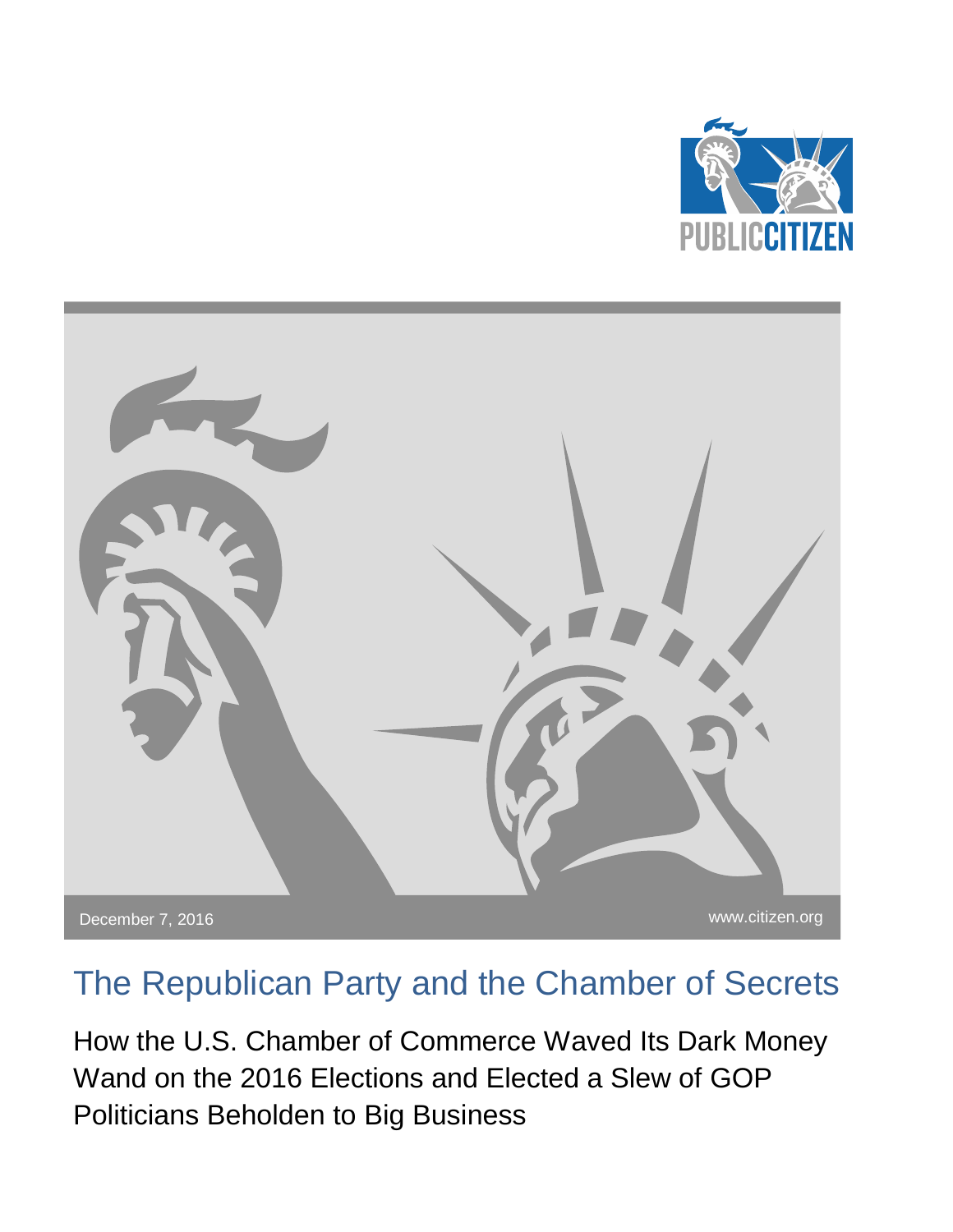#### **Acknowledgments**

This report was written by Grace Aylmer, Campaign Coordinator for Public Citizen's U.S. Chamber Watch division and edited by U.S. Chamber Watch Director Dan Dudis and Congress Watch Director Lisa Gilbert.

### **About Public Citizen**

Public Citizen is a national non-profit organization with more than 400,000 members and supporters. We represent consumer interests through lobbying, litigation, administrative advocacy, research, and public education on a broad range of issues including consumer rights in the marketplace, product safety, financial regulation, worker safety, safe and affordable health care, campaign finance reform and government ethics, fair trade, climate change, and corporate and government accountability.



© 2016 Public Citizen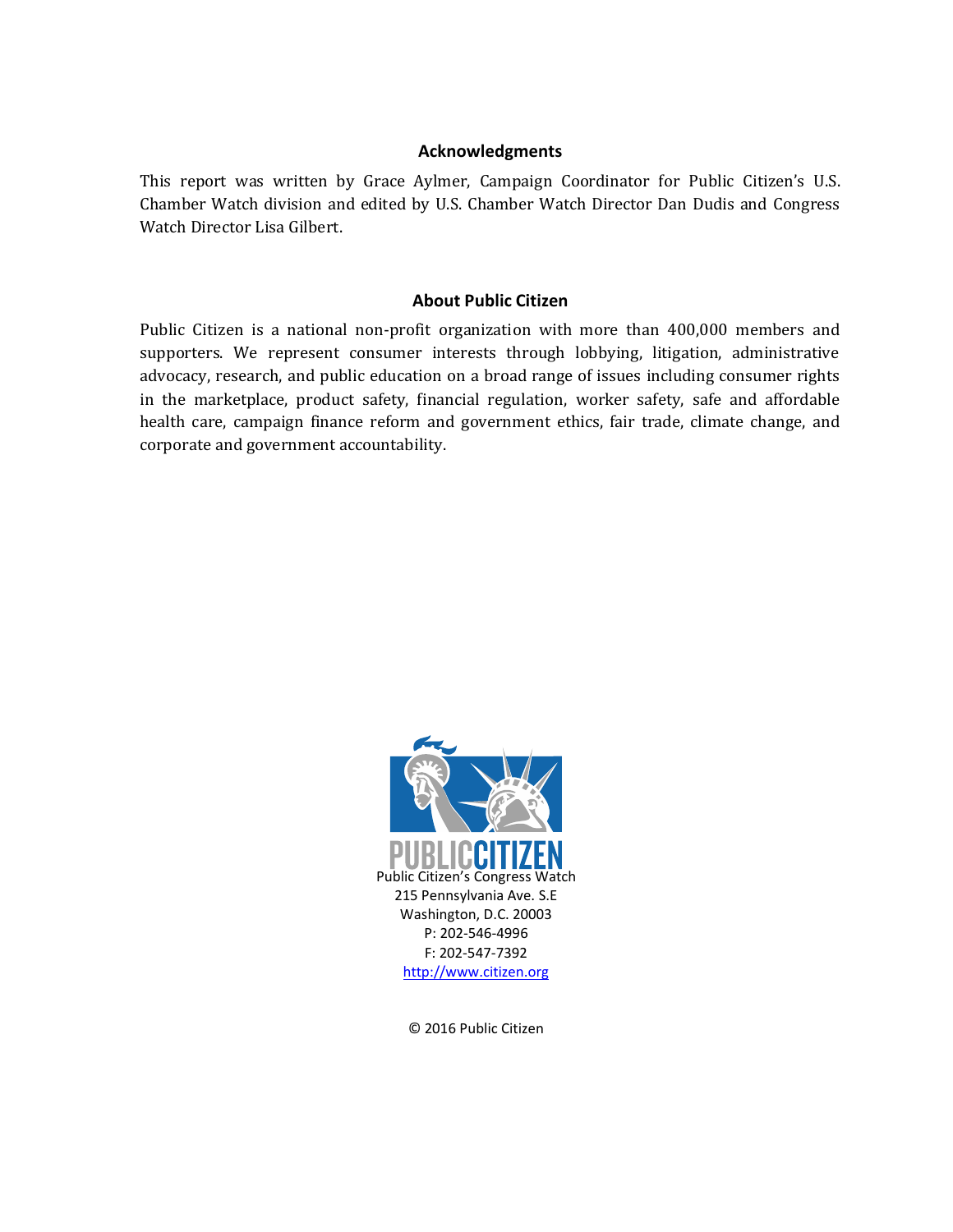# **Introduction**

The U.S. Chamber of Commerce (Chamber) was the second largest overall non-disclosing (or "dark money") outside spender in 2016 federal races after the National Rifle Association, and was the largest non-disclosing outside spender on 2016 congressional races. Additionally, the Chamber was the largest non-disclosing outside spender in 75 percent of the races in which it spent money. The Chamber involved itself most heavily in races for the U.S. Senate, spending a total of \$25.8 million in 10 Senate races. This deluge began with a \$10 million ad buy in swing states last spring as a part of their "Save the Senate" campaign, a campaign organized jointly with leading Republicans whose goal was to prevent a Democratic takeover of the closely-divided body.<sup>1</sup> Moreover, for the first time, 100 percent of the Chamber's general election spending benefited Republican candidates, suggesting that rather than being a nonpartisan voice for American business, the Chamber has become a voice solely for the Republican Party.

The Chamber is a trade association organized under section  $501(c)(6)$  of the tax code. Unlike political action committees (PACs) and super PACs, which must disclose their donors, groups organized under section  $501(c)$  are not required to disclose the sources of their funding.  $501(c)$ groups that engage in electioneering activities without disclosing their donors are referred to as "dark money" groups. While  $501(c)$  groups are not required to disclose the sources of the money they spend on elections, all outside elections spenders must disclose to the Federal Election Commission their independent electioneering expenditure totals.<sup>2</sup>

This report examines the Chamber's spending in the 2016 election cycle and how the Chamber's efforts compare with other non-disclosing outside groups, while also comparing 2016 data to the data from 2014 that were examined in a report by U.S. Chamber Watch titled, "The Dark Side of *Citizens United*."3 Our analysis uses campaign spending data from the Center for Responsive Politics.

# **Federal Spending**

The Chamber spent a total of \$29.8 million on congressional races during the 2016 election cycle, making it the second largest dark money spender in 2016 federal races after the National Rifle Association. [See Table 1a]

l

<sup>1</sup> Kristina Peterson, *Business Makes Senate Push*, WALL STREET JOURNAL (May 30, 2016), <http://on.wsj.com/1WVkJE4>

<sup>2</sup> The FEC and Federal Campaign Finance Law, Independent Expenditures, available at [http://bit.ly/2gvOAVv.](http://bit.ly/2gvOAVv) 3 SAM JEWELER, PUBLIC CITIZEN, THE DARK SIDE OF CITIZENS UNITED: THE U.S. CHAMBER OF COMMERCE IS THE BIGGEST SPENDER OF UNDISCLOSED MONEY IN 28 OF 25 CONGRESSIONAL CONTESTS

<sup>3 (</sup>October 2012)[, http://bit.ly/2f9QB5z](http://bit.ly/2f9QB5z)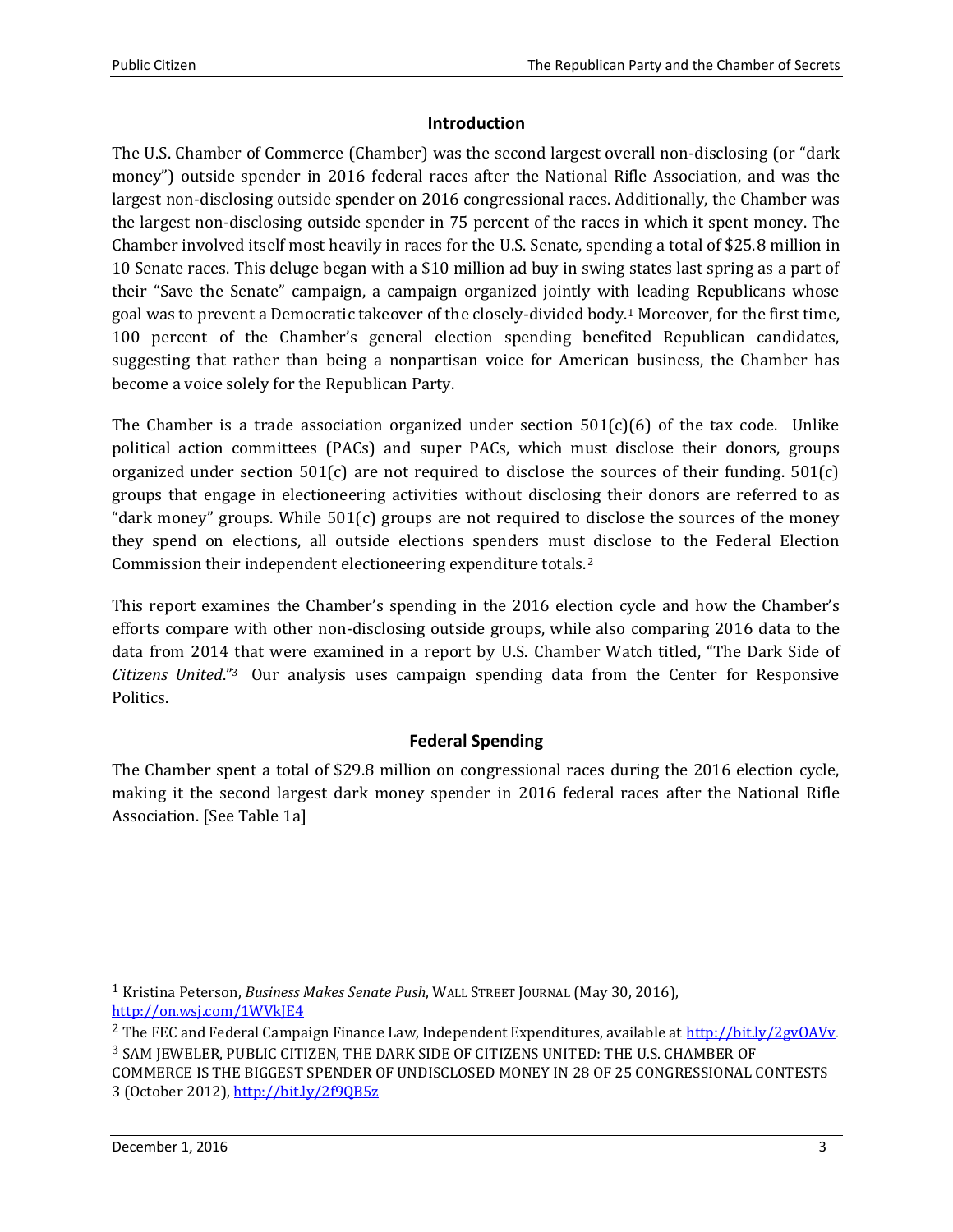| Rank | Group                                    | Total        | View* |
|------|------------------------------------------|--------------|-------|
|      | <b>National Rifle Association</b>        | \$33,585,089 |       |
|      | U.S. Chamber of Commerce                 | \$29,771,619 |       |
| 3    | 45 Committee                             | \$21,339,017 |       |
| 4    | <b>Americans for Prosperity</b>          | \$14,022,484 |       |
| 5    | American Future Fund                     | \$12,735,724 |       |
| 6    | Majority Forward                         | \$10,127,545 |       |
| 7    | League of Conservation Voters            | \$7,292,098  |       |
| 8    | <b>American Action Network</b>           | \$5,559,198  |       |
| 9    | <b>Environmental Defense Action Fund</b> | \$4,341,655  |       |
| 10   | Club for Growth                          | \$4,061,723  |       |

|  | Table 1a: Spending by Top 10 Non-Disclosing Outside Groups in 2016 Federal Elections |
|--|--------------------------------------------------------------------------------------|
|  |                                                                                      |

Source: Center for Responsive Politics [\(www.opensecrets.org\)](file://///pcdc2/user%20data$/gaylmer/My%20Documents/www.opensecrets.org)

\*View: C = Conservative, L = Liberal, as determined by the Center for Responsive Politics

The Chamber was also the largest dark money spender on congressional races in 2016, spending more than \$15 million more than the next largest non-disclosing outside spender. [See Table 1b]

| Rank          | Group                                             | Total         | View* |
|---------------|---------------------------------------------------|---------------|-------|
|               | U.S. Chamber of Commerce                          | \$29,771,619  |       |
| $\mathcal{P}$ | <b>Americans for Prosperity</b>                   | \$14,022,484  |       |
| 3             | <b>National Rifle Association</b>                 | \$12,643,928  |       |
| 4             | <b>Majority Forward</b>                           | \$9,819,955   |       |
| 5             | American Federation of St/Cnty/Munic<br>Employees | \$7,770,147   |       |
| 6             | League of Conservation Voters                     | \$6,620,762   |       |
|               | <b>American Action Network</b>                    | \$5,559,198   |       |
| 8             | American Future Fund                              | \$4, 436, 291 |       |
| 9             | <b>Environmental Defense Action Fund</b>          | \$4, 152, 345 |       |
| 10            | <b>One Nation</b>                                 | \$3,405,820   |       |

| Table 1b: Spending by Top 10 Non-Disclosing Outside Groups in 2016 Congressional Elections |
|--------------------------------------------------------------------------------------------|
|--------------------------------------------------------------------------------------------|

Source: Center for Responsive Politics [\(www.opensecrets.org\)](file://///pcdc2/user%20data$/gaylmer/My%20Documents/www.opensecrets.org)

\*View: C = Conservative, L = Liberal, as determined by the Center for Responsive Politics

The Chamber sought to influence 16 congressional races; out of the 16 total races that the Chamber involved itself in, it was the top spender in 12 races. While this represents a significant decrease from the 35 congressional races in which it spent money in 2014, the total amount of money spent by the Chamber on congressional races only declined by \$5.7 million (16%). Moreover, the average spent per Senate race increased from \$1.7 million in 2014 to \$2.6 million in 2016. [See Table 2]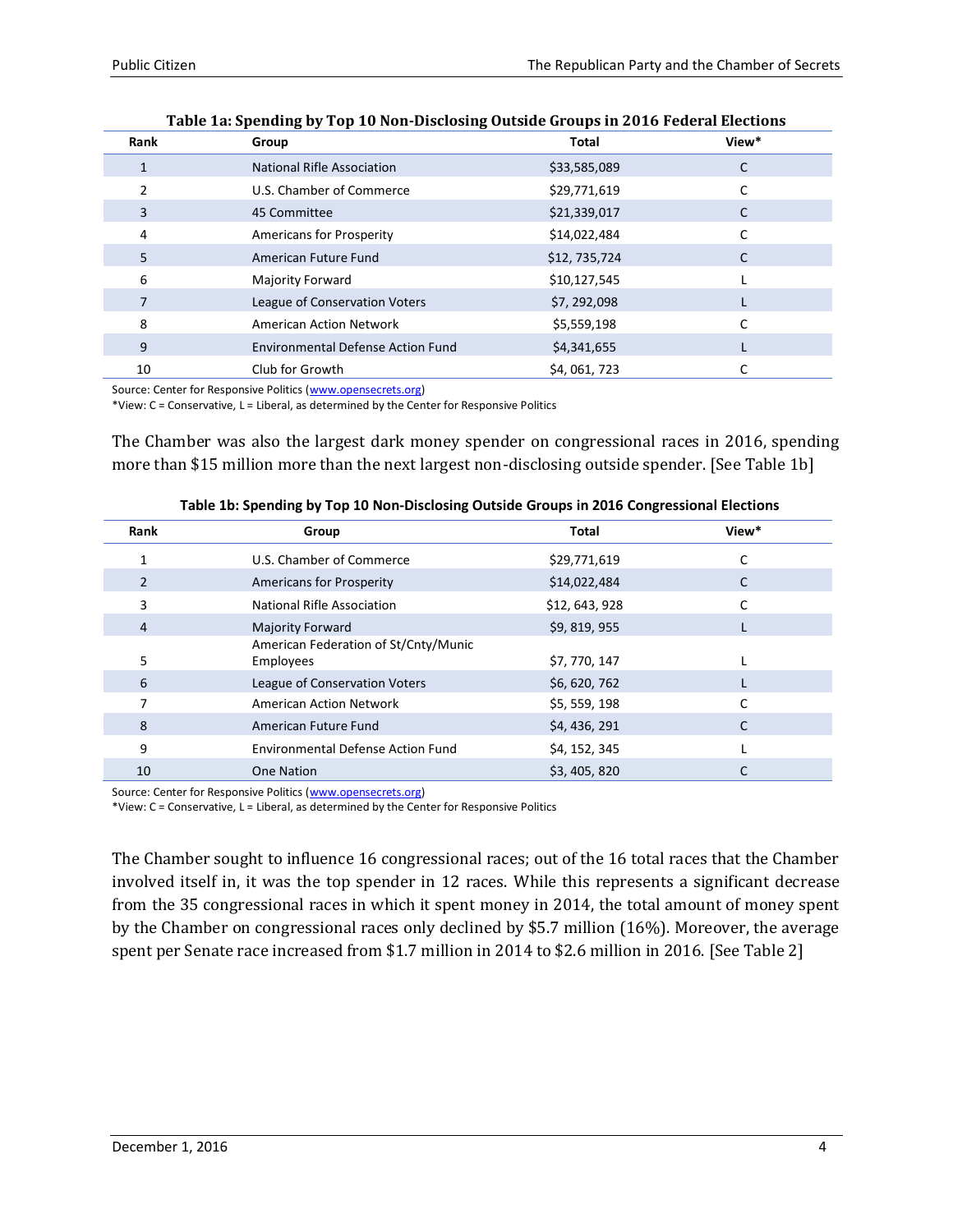|                | Race<br>(District for House<br>Contests) | <b>Candidates</b>                                         | U.S.<br>Chamber<br><b>Spending</b> | U.S.<br>Chamber<br>Ranking<br>Among<br>Nondisclosing<br><b>Groups</b> | <b>Outcome for</b><br><b>Chamber-</b><br>backed<br>Candidate |
|----------------|------------------------------------------|-----------------------------------------------------------|------------------------------------|-----------------------------------------------------------------------|--------------------------------------------------------------|
| $\mathbf{1}$   | Pa. Senate                               | Katie McGinty (D) v. Pat Toomey (R)                       | \$6,106,150                        | 1 of 27                                                               | W                                                            |
| 2              | Ohio Senate                              | Ted Strickland (D) v. Rob Portman (R)                     | \$4,606,324                        | 1 of 13                                                               | W                                                            |
| $\overline{3}$ | Nev. Senate                              | Catherine Cortez Masto (D) v. Joe Heck (R)                | \$4,215,961                        | 1 of 27                                                               | L                                                            |
| 4              | N.H. Senate                              | Maggie Hassan (D) v. Kelly Ayotte (R)                     | \$3,010,600                        | 1 of 14                                                               | L                                                            |
| 5              | Ind. Senate                              | Evan Bayh (D) v. Todd Young (R)                           | \$2,749,450                        | $1$ of $8$                                                            | W                                                            |
| 6              | Ala House 2*                             | Roby Martha (R) v. Becky Gerritson (R)                    | \$1,750,150                        | $1$ of $2$                                                            | W                                                            |
| 7              | <b>Fla Senate</b>                        | Patrick Murphy (D) v. Marco Rubio (R)                     | \$1,500,150                        | 4 of 18                                                               | W                                                            |
| 8              | Wis. Senate                              | Russ Feingold (D) v. Ron Johnson (R)                      | \$1,350,450                        | 2 of 15                                                               | W                                                            |
| 9              | Ariz. Senate                             | Ann Kirkpatrick (D) v. John McCain (R)                    | \$1,250,150                        | $1$ of $6$                                                            | W                                                            |
| 10             | Mo. Senate                               | Jason Kander (D) v. Roy Blunt (R)                         | \$1,000,150                        | 4 of 15                                                               | W                                                            |
| 11             | Ga. House 3*                             | Mike Crane (R) v. Drew Ferguson (R)                       | \$650,150                          | $1$ of $1$                                                            | W                                                            |
| 12             | III. Senate                              | Tammy Duckworth (D) v. Mark Kirk (R)                      | \$550,150                          | $2$ of $4$                                                            | L                                                            |
| 13             | Kan. House 01*                           | Tim Huelskamp (R) v. Roger Marshall (R)                   | \$401,907                          | $1$ of $2$                                                            | W                                                            |
| 14             | N.Y. House 11                            | Richard Reichard (D) v. Dan Donovan (R)                   | \$129,427                          | 1 of 1                                                                | W                                                            |
| 15             | Ky. House 01*                            | James Comer (R) v. Michael Pape (R) v.<br>Jason Batts (R) | \$100,150                          | $1$ of $2$                                                            | W                                                            |
| 16             | III. House 18*                           | Darin LaHood (R) v. Mike Flynn (R)                        | \$100,150                          | $1$ of $2$                                                            | W                                                            |
|                | <b>Total</b>                             |                                                           | \$29,471,469                       |                                                                       |                                                              |

Source: Center for Responsive Politics [\(www.opensecrets.org\)](file://///pcdc2/user%20data$/gaylmer/My%20Documents/www.opensecrets.org) \*Primary Election

The Chamber spent \$26.5 million in the 11 general election races, in addition to \$3 million in five GOP primary races, averaging \$3.8 million per race in the general, and \$600,000 per primary race. It was the only dark money spender in 2 races out of the 16 in which it spent money, and 1 of 2 dark money spenders in a quarter of the races. Five out of six of these races were GOP primary races.

The 2016 elections were marked by a fierce battle for control of the Senate, and nine Senate races saw at least \$25 million in outside spending- political expenditures from outside groups that are independent of a candidates' committee. The Chamber reported expenditures in eight of these nine races and in eight of the 10 congressional races that drew the most outside spending in 2016. [See Table 3] Out of the top ten races with the most outside spending, the Chamber was the highest spender among non-disclosing groups in five races. Both the Pennsylvania and New Hampshire Senate contests broke spending records, with campaigns and outside groups spending a total of \$164 million and \$121 million, respectively. <sup>4</sup> In Pennsylvania, the Chamber was the largest nondisclosing spender, spending more than \$6.1 million, over \$200,000 more than the next highest

l <sup>4</sup> Soo Rin Kim, *Parties Pull Out the Stops with "Outside" Spending*, OPENSECRETS BLOG (November 10, 2016), [http://bit.ly/2fG9m1R.](http://bit.ly/2fG9m1R)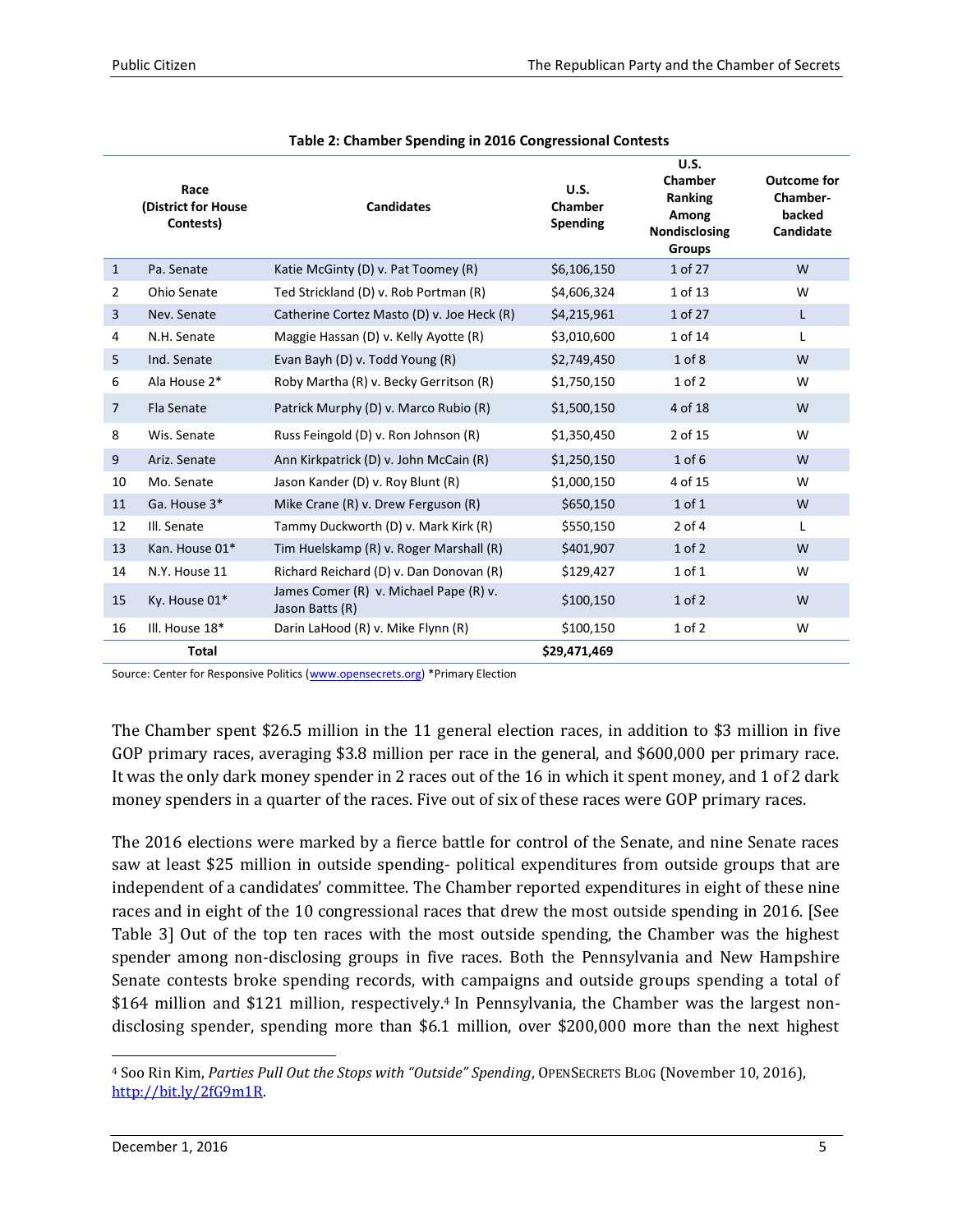non-disclosing spender, Majority Forward. In New Hampshire, the Chamber was also the largest non-disclosing spender, spending more than \$3 million, while the next largest non-discloser spent only \$709, 923.

|                | Table 3: Top 10 Outside Spending Congressional Races in 2016 Election |                                            |                                           |                              |  |  |
|----------------|-----------------------------------------------------------------------|--------------------------------------------|-------------------------------------------|------------------------------|--|--|
| Rank           | Race<br>(District for<br>House<br>Contests)                           | <b>Candidates</b>                          | U.S.<br><b>Chamber</b><br><b>Spending</b> | Total<br>Outside<br>Spending |  |  |
| $\mathbf{1}$   | Pa. Senate                                                            | Katie McGinty (D) v. Pat Toomey (R)        | \$6,106,150                               | \$117,863,823                |  |  |
| $\overline{2}$ | N.H. Senate                                                           | Maggie Hassan (D) v. Kelly Ayotte (R)      | \$3,010,600                               | \$90,754,788                 |  |  |
| 3              | Nev. Senate                                                           | Catherine Cortez Masto (D) v. Joe Heck (R) | \$4,215,961                               | \$90,654, 145                |  |  |
| 4              | N.C. Senate                                                           | Deborah Ross (D) v. Richard Burr (R)       | \$0                                       | \$59,088,388                 |  |  |
| 5              | <b>Ohio Senate</b>                                                    | Ted Strickland (D) v. Rob Portman (R)      | \$4,606,324                               | \$51,567,703                 |  |  |
| 6              | Fla. Senate                                                           | Patrick Murphy (D) v. Marco Rubio (R)      | \$1,500,150                               | \$49,646,281                 |  |  |
| $\overline{7}$ | Ind. Senate                                                           | Evan Bayh (D) v. Todd Young (R)            | \$2,749,450                               | \$45,681,549                 |  |  |
| 8              | Mo. Senate                                                            | Jason Kander (D) v. Roy Blunt (R)          | \$1,000,150                               | \$44,742,539                 |  |  |
| 9              | Wis. Senate                                                           | Russ Feingold (D) v. Ron Johnson (R)       | \$1,350,450                               | \$26,448,808                 |  |  |
| 10             | Nev. House 3                                                          | Danny Tarkanian (D) v. Jacky Rosen (R)     | \$0                                       | \$16,886,961                 |  |  |

Source: Center for Responsive Politics [\(www.opensecrets.org\)](file://///pcdc2/user%20data$/gaylmer/My%20Documents/www.opensecrets.org)

Of these top ten ten races, there were only two in which the Chamber did not spend money, the North Carolina Senate race between Deborah Ross (D) and Richard Burr (R), and the Nevada House race between Danny Tarkanian (R) and Jacky Rosen (D).

### **The Chamber's Partisanship**

The Chamber's "Save the Senate" effort was led by influential Republicans who were sent to raise funds for candidates in tight races. The influential Republicans included Mitt Romney, Jeb Bush, Carly Fiorina, and several others, including those who did and did not support Donald Trump. <sup>5</sup> Of the ten marquee Senate races in which the Chamber spent money, seven Chamber-backed Republicans won, thus guaranteeing the GOP a continued majority in the Senate.

In comparison to past election cycles when the Chamber spent a small amount of money to support Democratic candidates for Congress, the entirety of the Chamber's general election spending in 2016 congressional races was to aid Republicans and/or hinder Democrats. The Chamber did not spend any money in support of a single Democratic congressional candidate in 2016. It spent a reported \$13.1 million to support Republicans, and another \$16.5 million against Democrats. The nearly \$200,000 that the Chamber reports spending against Republicans was not money that went to support Democrats, but rather to aid a Republican primary challenger.

l

<sup>5</sup> Kristina Peterson, *Business Makes Senate Push*, THE WALL STREET JOURNAL (May 30, 2016), <http://on.wsj.com/1WVkJE4>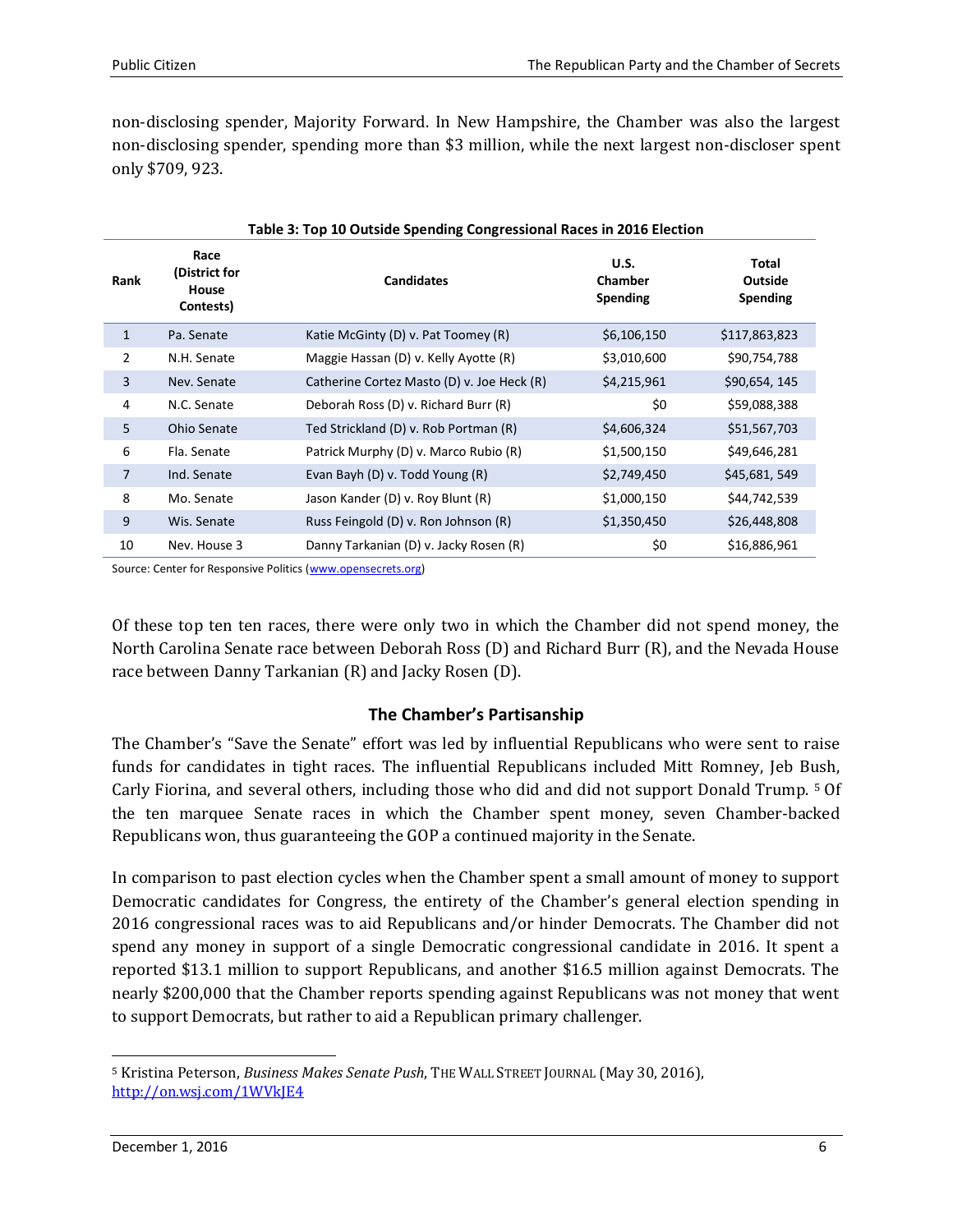Of the 16 races in which the Chamber spent money, five races were GOP primary races. In these races, the Chamber spent a total more than \$3 million, with more than a third of that being spent on the GOP primary race between for Alabama's 2nd Congressional district between Martha Roby and Becky Gerritson. The Chamber spent \$1.8 million in support of Roby, the highest amount by an outside spending group, the next highest being \$32,230. Roby's challenger, who lost the primary election, only benefited from \$5, 771 in outside spending.

The only non-Senate, non-primary House race in which the Chamber spent money was the race between Richard Reichard (D) and Daniel Donovan (R) in New York's 11th District. The Chamber spent more than any other non-disclosing outside group in the race.

## **State Spending**

While federal election law requires the Chamber to disclose electioneering expenditures that it makes under its own name in federal races, it is nearly impossible to grasp the full scope of its involvement in state level races, thanks to often weak state disclosure laws and the funneling of money through other outside organizations. In addition to the record-breaking House and Senate races of 2016, outside groups poured millions of dollars into state Supreme Court races, state legislative races, and gubernatorial races.

The Republican State Leadership Committee, for example, spent \$800,000 to support a Colorado state senate candidate, and several hundreds of thousands of dollars on state races in North Carolina, Montana, Nevada and other states.<sup>6</sup> While the Chamber may not appear to be directly involved in these races, it happens to be the RLSC's largest donor, having given over \$2 million in 2016 alone. Similarly, while the Chamber may not have directly funded the North Carolina Senate race, it did spend large sums of money on North Carolina's state Supreme Court race between incumbent Justice Robert Edmunds and his challenger, State Superior Court Judge Michael Morgan. The North Carolina Chamber of Commerce, which backed Edmunds, received \$1 million from the U.S. Chamber of Commerce's Institute for Legal Reform that was spent on TV ads supporting Edmunds. The RLSC and the North Carolina Chamber of Commerce are just two examples of ways in which the Chamber can influence state races without having to be the face of dark money election spending.

### **Conclusion**

The Chamber's deluge of dark money in both federal and state races should alarm all those concerned about the health of our democracy. When the nation's leading business group can form an explicit alliance with one of our two major parties and then together solicit unlimited donations from anonymous donors, it is clear that our post-*Citizens United* world has become the equivalent of the Wild West. Individual voters and small businesses should be worried that their voices will be entirely shut out by this flood of outside corporate money spent in their elections.

l

<sup>6</sup> Calvin Sloan, *Republican State Leadership Committee Spends Big to Keep State Houses in the Red*, CENTER FOR MEDIA AND DEMOCRACY (November 8, 2016)[, http://bit.ly/2fouYP3](http://bit.ly/2fouYP3)